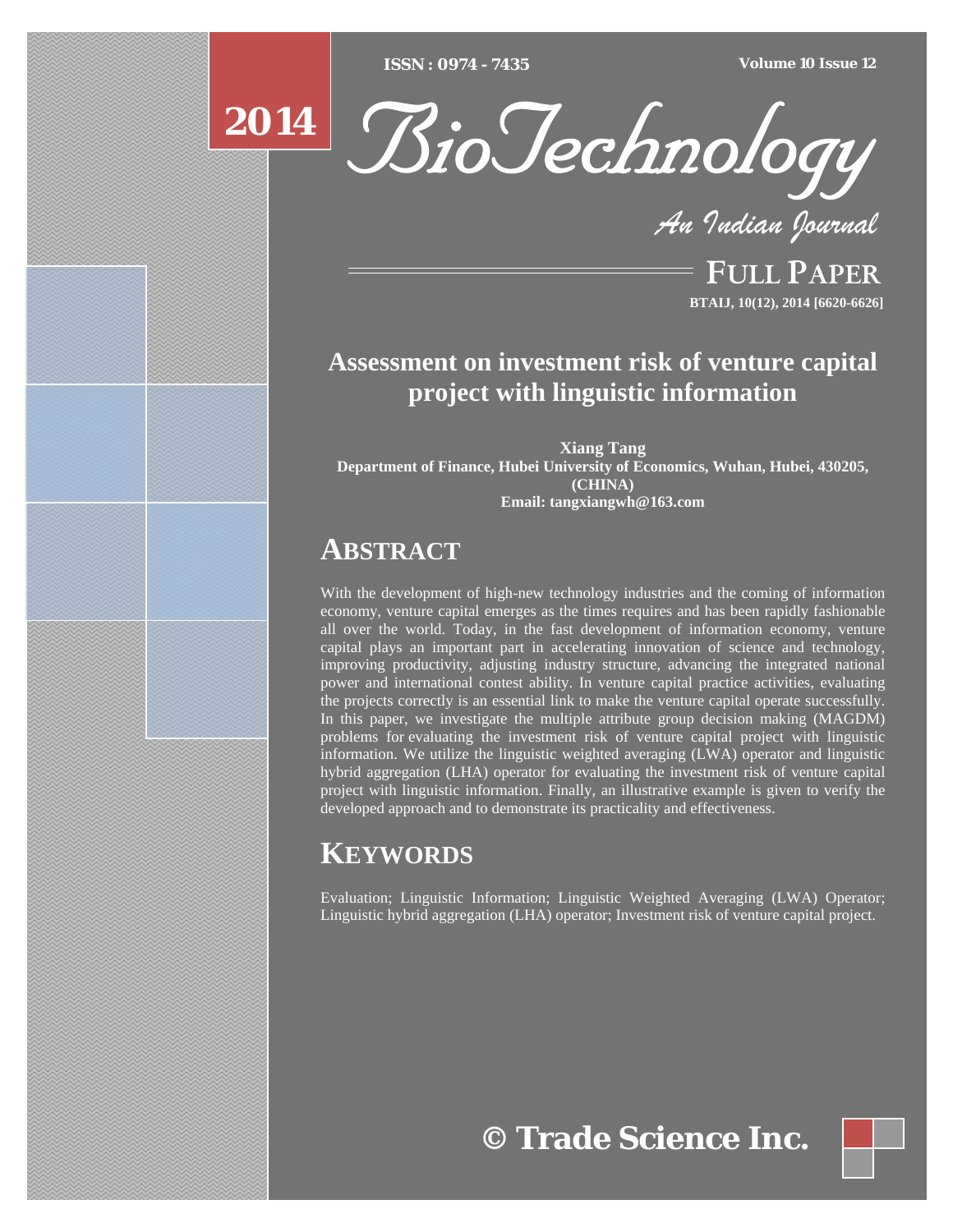## **INTRODUCTION**

 Venture capital as an intelligent investment, on behalf of the funds and a combination of knowledge and ideas, coagulates a unique wisdom of its own in its investment process. Since venture capital develops so far from its establishment, its role has far beyond its original scope. The tentacles of its activities deepen into clean energy, telecommunications, pharmaceutical, aerospace and other fields. Incubator has played a pivotal role in society through its successful technology. With the rapid economic development and highly developed financial market, the perfect integration, investment in huge profits for the further development of venture capital creates a wider space. The country have been introduced strengthen risk investment in the development of specific support policies, which to some extent, gives more promotion effect to the venture capital industry, its prosperity and development. Venture capital has its own unique attributes. As its investment process faces many risks, the decision-making process of venture capital is subject to a variety of factors and constraints. Hence making an accurate investment projects and appropriate evaluation plays a decisive role in the success of its final investment projects. So the decision-making of venture capital is particularly important in the investment project. At this stage, the research on venture capital has become a research focus at home and abroad. Theory and Practice of innovation greatly promoted its improvement and development, but the research on assessment of venture capital is oriented, trivial and lack of integrity. The development and growth of venture capital industry are depended on a perfect assessment system and correct decision-making method. Venture capitalist's reasonable and correct decision-making influences the overall revenue of venture capital firms in a large extent. However, there are many defects in the domestic investment projects' assessment and decision-making both in the theoretical researches and applications at present, such as the simple in the decision-making of prior assessment, the formalization in the decision-making of operation, the blank in the decision-making of abandon assessment. The study on venture capitalists' decision-making process is still in the stage of experience management whether in theory or practice, and it lacks a relatively perfect system and a sound method. The lag of the research on the venture capital's decision-making has seriously hampered the development of venture capital, and the development of venture capital practice need the advice of venture capital theory.

 Venture Capital is an equity investment behavior that the venture corporations invest in hightech project along with companies, and take part in venture business' management and operation to get high profit from the capital. The appraisal of project plays an important part in the process of Venture Capital, and it relatively objectively reflects the value and potential of the venture business, which offers a valuable basis for the final decision. Yan**[1]** investigated the multiple attribute decision making (MADM) problems for evaluating the risk of marketing with hesitant fuzzy information which utilized the hesitant fuzzy choquet ordered averaging (HFCOA) operator to aggregate the hesitant fuzzy information corresponding to each alternative and get the overall value of the risk of marketing, then rank the venture capital project and select the most desirable one (s) by using the score functions of hesitant fuzzy values. Lu et al.**[2]** adopted Analytic Hierarchy Process (AHP) and fuzzy comprehensive evaluation methods to evaluate venture capital project, The empirical analysis shows that the model is feasible. It showed that entrepreneurs characteristics and exit are the most important factors of project appraisal in China. The model gives some reference to venture capital firm.

 In this paper, we investigate the multiple attribute group decision making (MAGDM) problems for evaluating the investment risk of venture capital project with linguistic information. We utilize the linguistic weighted averaging (LWA) operator and linguistic hybrid aggregation (LHA) operator for evaluating the investment risk of venture capital project with linguistic information. Finally, an illustrative example is given to verify the developed approach and to demonstrate its practicality and effectiveness.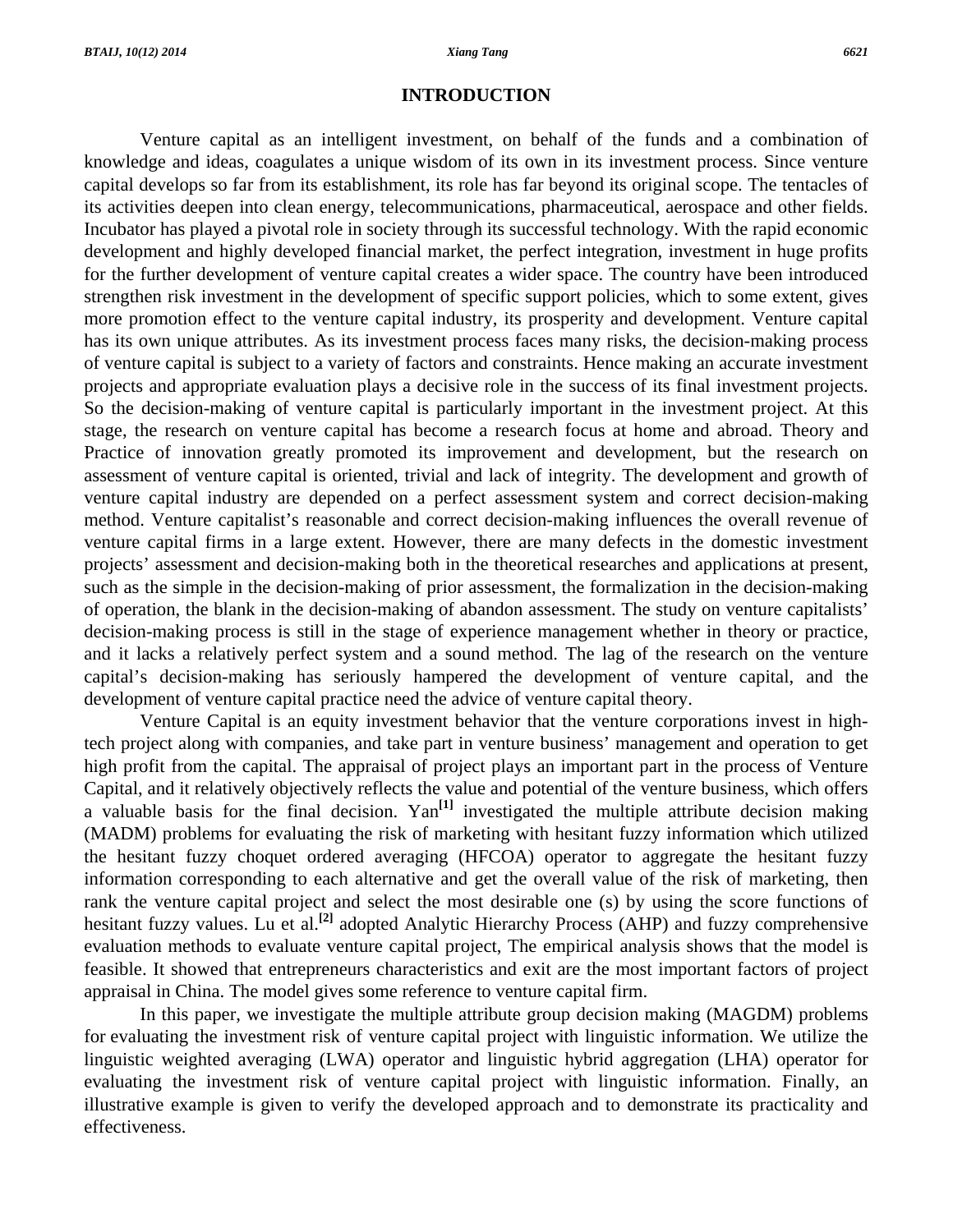# **PRELIMINARIES**

Let  $S = \{s_i | i = 0, 1, \dots, t\}$  be a linguistic term set with odd cardinality. Any label,  $s_i$  represents a possible value for a linguistic variable, and it should satisfy the following characteristics**[3-5]**:①The set is ordered:  $s_i > s_j$ , if  $i > j$ ; ②There is the negation operator:  $neg(s_i) = s_j$  such that  $j = t - i$ . For example, S can be defined as**[6-10]**

$$
S = \{s_0 = extremely\ poor, s_1 = very\ poor, s_2 = poor, s_3 = medium, s_4 = good, s_5 = very\ good, s_6 = extremely\ good\}
$$

 Definition 1**[11]**. A linguistic ordered weighted geometric (LWA) operator of dimension n is a mapping LWA:  $\overline{S}_n \to S_n$ , which has associated with it an exponential weighting vector  $\omega = (\omega_1, \omega_2, \cdots, \omega_n)^T$ , with  $\omega_j \in [0,1]$  and 1 1 *n j j* ω  $\sum_{j=1}^{\infty} \omega_j = 1$ , such that:

$$
LWA_{\omega}\left(s_{\alpha_1}, s_{\alpha_2}, \cdots, s_{\alpha_n}\right) = \omega_1 \otimes s_{\alpha_1} \oplus \omega_2 \otimes s_{\alpha_2} \oplus \cdots \oplus \omega_n \otimes s_{\alpha_n}
$$
\n(1)

Definition  $2^{[11]}$ . Let  $s_{\alpha_i}$   $(i = 1, 2, \dots, n)$  be a linguistic terms sets, and

$$
LOWA_w(s_{\alpha_1}, s_{\alpha_2}, \cdots, s_{\alpha_n}) = w_1 s_{\beta_1} \oplus w_2 s_{\beta_2} \oplus \cdots \oplus w_n s_{\beta_n}
$$
\n
$$
(2)
$$

where  $w = (w_1, w_2, \dots, w_n)$  is the associated weighting vector, with  $w_j \in [0,1]$ ,  $\sum_{j=1}^N w_j = 1$ *n j j w*  $\sum_{j=1}$   $w_j = 1$ , and  $s_{\beta_j}$  is

the j-th largest element in the linguistic variables set  $(s_{\alpha_1}, s_{\alpha_2}, \dots, s_{\alpha_n})$ , then the function LOWA is called the linguistic ordered weighted averaging (LOWA) operator of dimension n.

Definition 3<sup>[11]</sup>. Let  $s_i$  ( $i = 1, 2, \dots, n$ ) be a linguistic terms sets, and

$$
\text{LHA}_{w,\omega}(s_1, s_2, \cdots, s_n) = w_1 \times r_1 \oplus w_2 \times r_2 \oplus \cdots \oplus w_n \times r_n = \bigoplus_{i=1}^n w_i \times r_i
$$
\n(3)

where  $w = (w_1, w_2, \dots, w_n)$  is the associated weighting vector, with  $w_j \in [0,1]$ ,  $\sum_{j=1}^N w_j = 1$ *n j j w*  $\sum_{j=1}$   $w_j = 1$ , and  $r_i$  is the i-th largest element of the linguistic weighted argument  $r'_i(r'_i = n\omega_i s_i)$ ,  $\omega = (\omega_1, \omega_2, \dots, \omega_n)$  is the weighting vector of linguistic variables  $s_i (i = 1, 2, \dots, n)$ , with  $\omega_i \in [0, 1]$ ,  $\sum_{i=1}^n \omega_i = 1$ *n i i* ω  $\sum_{i=1}^{\infty} \omega_i = 1$ , and *n* is the balancing coefficient, then the function LHA is called the linguistic hybrid aggregation (LHA) operator of dimension n.

# **ASSESSMENT ON INVESTMENT RISK OF VENTURE CAPITAL PROJECT WITH LINGUISTIC INFORMATION**

 In this section, we consider a multiple attribute group decision making problems to evaluate investment risk of venture capital project with linguistic information. Let  $A = \{A_1, A_2, \dots, A_m\}$  be a discrete set of alternatives, and  $G = \{G_1, G_2, \dots, G_n\}$  be the set of attributes,  $\omega = (\omega_1, \omega_2, \dots, \omega_n)$  is the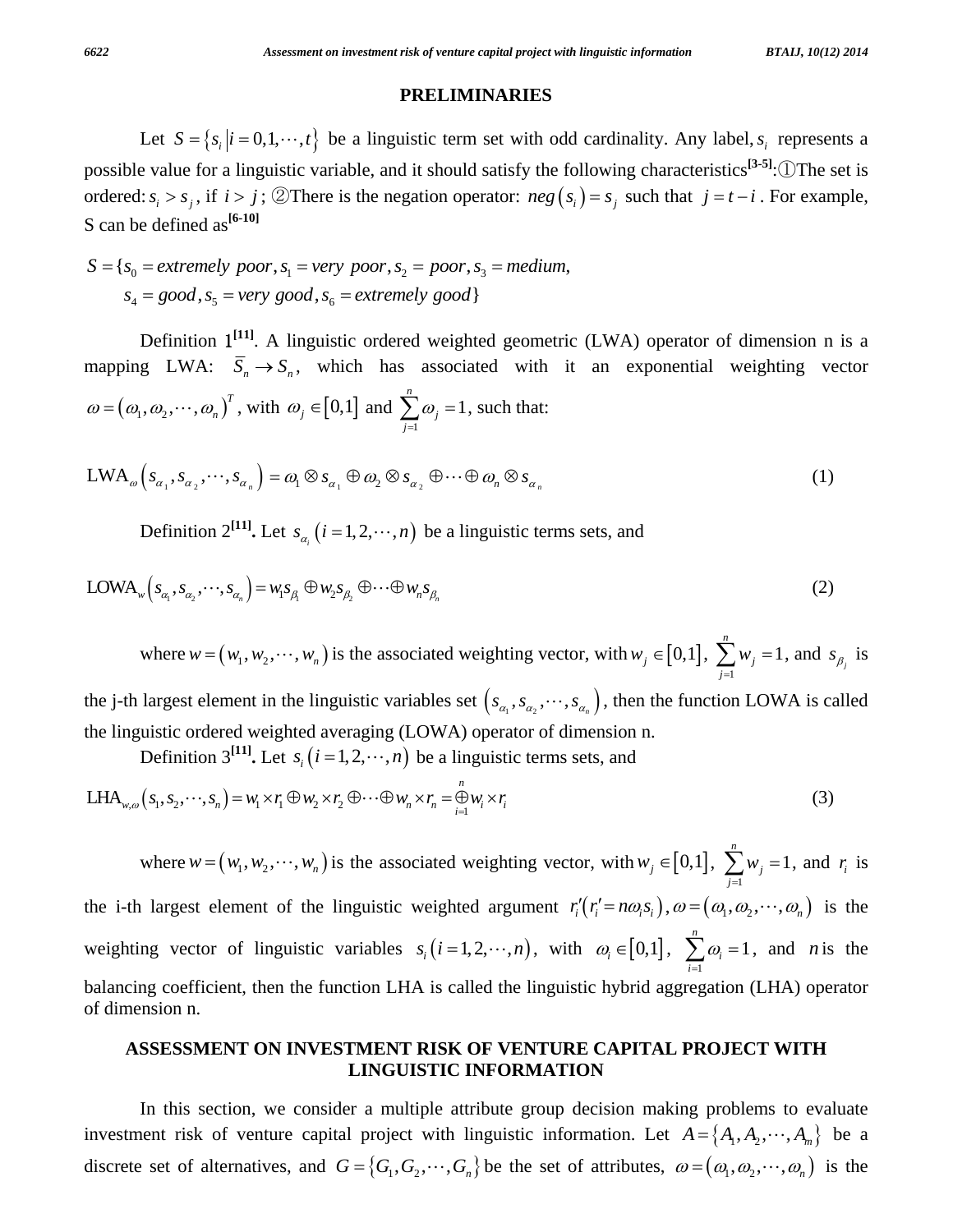exponential weighting vector of the attributes  $G_j (j = 1, 2, \dots, n)$ , where  $\omega_j \in [0,1]$ , 1 1 *n j j* ω  $\sum_{j=1}^{\infty} \omega_j = 1$ . Let  $D = \{D_1, D_2, \dots, D_t\}$  be the set of decision makers, and  $v = (v_1, v_2, \dots, v_t)$  be the weight vector of decision makers, where  $v_k \in [0,1]$ , 1 1 *t k k* ν  $\sum_{k=1} V_k = 1$ . Suppose that  $R_k = \left( r_{ij}^{(k)} \right)_{m \times n}$  is the decision matrix, where  $r_{ij}^{(k)} \in S$  is a preference value, which takes the form of linguistic variables, given by the decision maker *D<sub>k</sub>*  $\in$  *D*, for the alternative  $A_i \in A$  with respect to the attribute  $G_i \in G$ . In the following, we apply the LWA and LHA operators to MAGDM problems for evaluating

investment risk of venture capital project with linguistic information.

Step 1. Utilize the decision information given in matrix  $R_k$ , and the LWA operator

$$
r_i^{(k)} = \text{LWA}_\omega\left(r_{i1}^{(k)}, r_{i2}^{(k)}, \cdots, r_{in}^{(k)}\right), i = 1, 2, \cdots, m, k = 1, 2, \cdots, t.
$$
 (4)

to derive the individual overall preference value  $\tilde{r}_i^{(k)}$  of the alternative  $A_i$ . Step 2**.** Utilize the LHA operator:

$$
r_i = \text{LHA}_{\nu, w} \left( r_i^{(1)}, r_i^{(2)}, \cdots, r_i^{(t)} \right), i = 1, 2, \cdots, m
$$
 (5)

to derive the collective overall preference values  $\tilde{r}_i (i = 1, 2, \dots, m)$  of the alternative  $A_i$ , where  $v = (v_1, v_2, \dots, v_n)$  be the weight vector of decision makers, with  $v_k \in [0,1]$ ,  $\sum_{k=1}^{n} v_k = 1$ *t k k* ν  $\sum_{k=1}^{n}$  $v_k = 1$ ,  $w = (w_1, w_2, \dots, w_t)$  is the associated weighting vector of the LHA operator, with  $w_k \in [0,1]$ ,  $\sum_{k=1} w_k = 1$ *t k k w*  $\sum_{k=1} w_k = 1$ .

Step 3. Rank all the alternatives  $A_i$  ( $i = 1, 2, \dots, m$ ) and select the best one (s) in accordance with  $r_i$   $(i = 1, 2, \cdots, m)$ .

## **NUMERICAL EXAMPLE**

 Venture capital is a form of investment that a special investment institution raises venture capital from various agencies and individuals through a certain way, and then invests the raised capital with the form of the stock equity in enterprises or projects with a high degree of uncertainty, and participates in the management of the enterprises or projects in order to achieve high growth rates of the project and ultimately achieve high capital benefits by the stock equity on sale. Because it accelerates the transformation of scientific and technological achievements and plays a special role in promoting the development of high-tech industries, it pays increasingly attention. In the 21st century of knowledge economy and economic globalization, intensive study on the theoretical and practical problem of China's venture capital has greatly practical significance and importantly theoretical value for raising the international competitiveness of China's economy and achieving the overall revitalization of Chinese nation in the 21st century. In recent years, venture capital is a hot topic in economic and financial theory in China and the research results are fruitful. In this section, we present an empirical case study of evaluating the investment risk of venture capital project with linguistic information. Assume that an enterprise newly identified an investment with five projects, and in order to evaluate the venture capital investing project based on high-tech outcome transformation, we need to determine the risk factor of the five projects so as to choose the optimal one. The investment company must take a decision according to the following four attributes:  $G_1$  is the outcome's risk;  $G_2$  is the environment risk;  $G_3$  is the financing risk;  $G_4$  is the technological risk;  $G_5$  is the marketable risk;  $G_6$  is the management risk;  $G_7$  is the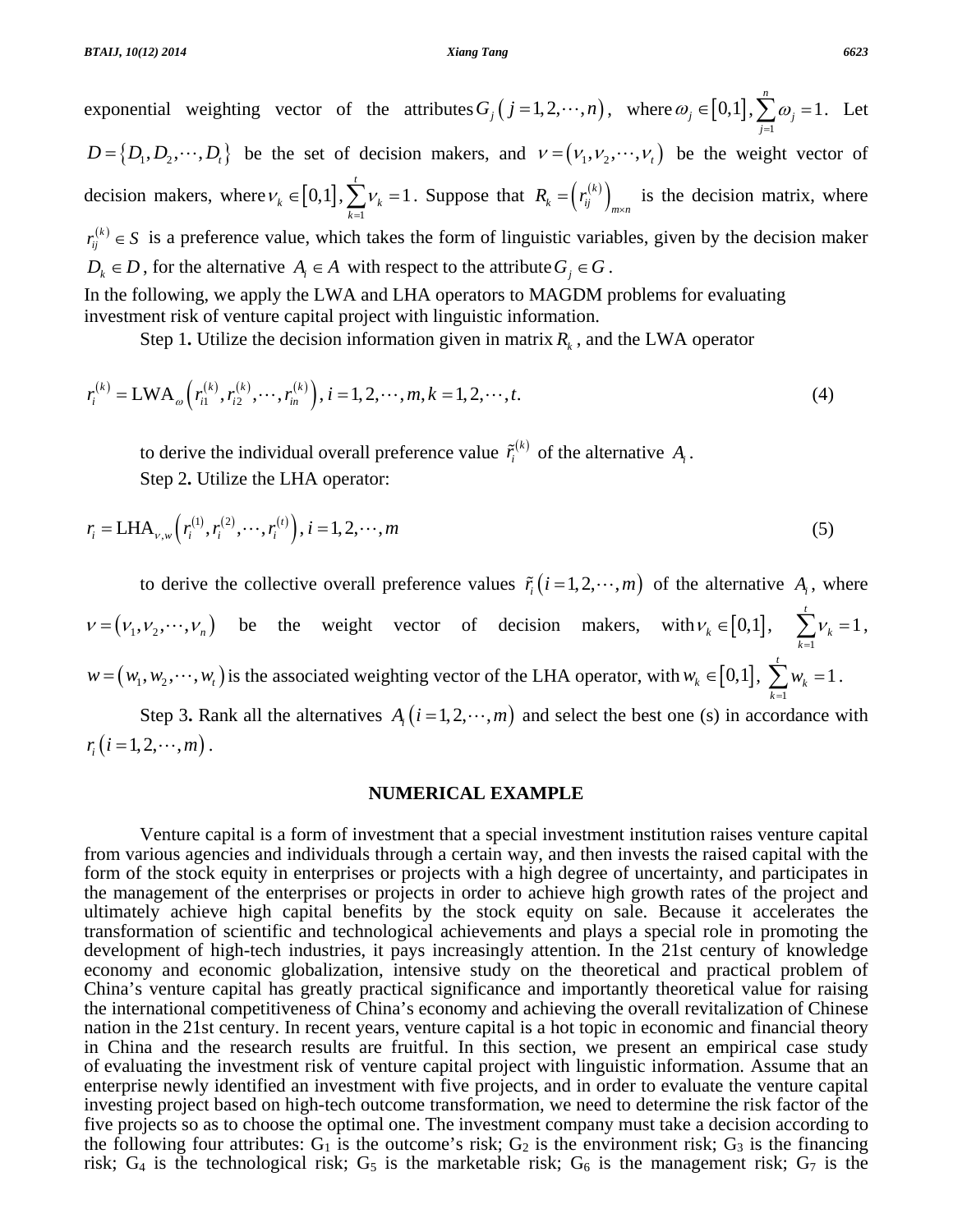cooperative risk. The five possible venture capital projects  $A_i$  ( $i = 1, 2, 3, 4, 5$ ) are to be evaluated using the linguistic term set *S* by the three decision makers  $D_k (k = 1, 2, 3)$  (whose weighting vector  $v = (0.20, 0.50, 0.30)$  under the above four attributes (whose weighting vector  $\omega = (0.20, 0.30, 0.40, 0.10)$ ), and construct, respectively, the decision matrices as follows  $R_k = (r_{ij}^{(k)})_{5\times4} (k = 1, 2, 3, 4)$ :

$$
G_1 \tG_2 \tG_3 \tG_4
$$
\n
$$
A_1 \tbinom{s_4}{s_4} s_5 \tbinom{s_5}{s_6} s_5
$$
\n
$$
A_2 \tbinom{s_4}{s_5} s_4 \tbinom{s_3}{s_3} s_5 \tbinom{s_3}{s_4}
$$
\n
$$
A_3 \tbinom{s_3}{s_2} s_4 \tbinom{s_4}{s_4} s_5
$$
\n
$$
A_1 \tbinom{s_5}{s_6} s_6 \tbinom{s_2}{s_3} s_4 \tbinom{s_4}{s_4}
$$
\n
$$
A_2 \tbinom{s_5}{s_6} s_3 \tbinom{s_4}{s_5} s_5
$$
\n
$$
A_3 \tbinom{s_5}{s_3} s_5 \tbinom{s_6}{s_3} s_4
$$
\n
$$
A_4 \tbinom{s_5}{s_3} s_6 \tbinom{s_3}{s_3} s_5
$$
\n
$$
G_1 \tbinom{s_5}{s_2} G_3 \tbinom{s_4}{s_4}
$$
\n
$$
A_1 \tbinom{s_5}{s_4} s_5 \tbinom{s_5}{s_5} s_5
$$
\n
$$
A_2 \tbinom{s_4}{s_4} s_5 \tbinom{s_6}{s_5} s_5
$$
\n
$$
A_3 \tbinom{s_4}{s_4} s_5 \tbinom{s_6}{s_5} s_5
$$
\n
$$
A_4 \tbinom{s_4}{s_4} s_5 \tbinom{s_5}{s_5} s_6 \tbinom{s_3}{s_4}
$$
\n
$$
A_5 \tbinom{s_1}{s_1} s_3 \tbinom{s_4}{s_4} s_5 \tbinom{s_5}{s_5} s_6
$$

 To get the most desirable investment risk of venture capital project of five possible cities, the following steps are involved:

Step 1. Utilize the decision information given in matrix  $\tilde{R}_k$ , and the LWA operator, we get

$$
r_1^{(1)} = s_{4,45}, r_2^{(1)} = s_{5,23}, r_3^{(1)} = s_{3,87}, r_4^{(1)} = s_{5,09}, r_5^{(1)} = s_{2,67}
$$
  

$$
r_1^{(2)} = s_{4,09}, r_2^{(2)} = s_{4,78}, r_3^{(2)} = s_{5,89}, r_4^{(2)} = s_{3,21}, r_5^{(2)} = s_{4,90}
$$
  

$$
r_1^{(3)} = s_{3,09}, r_2^{(3)} = s_{4,67}, r_3^{(3)} = s_{5,43}, r_4^{(3)} = s_{4,85}, r_5^{(3)} = s_{4,07}
$$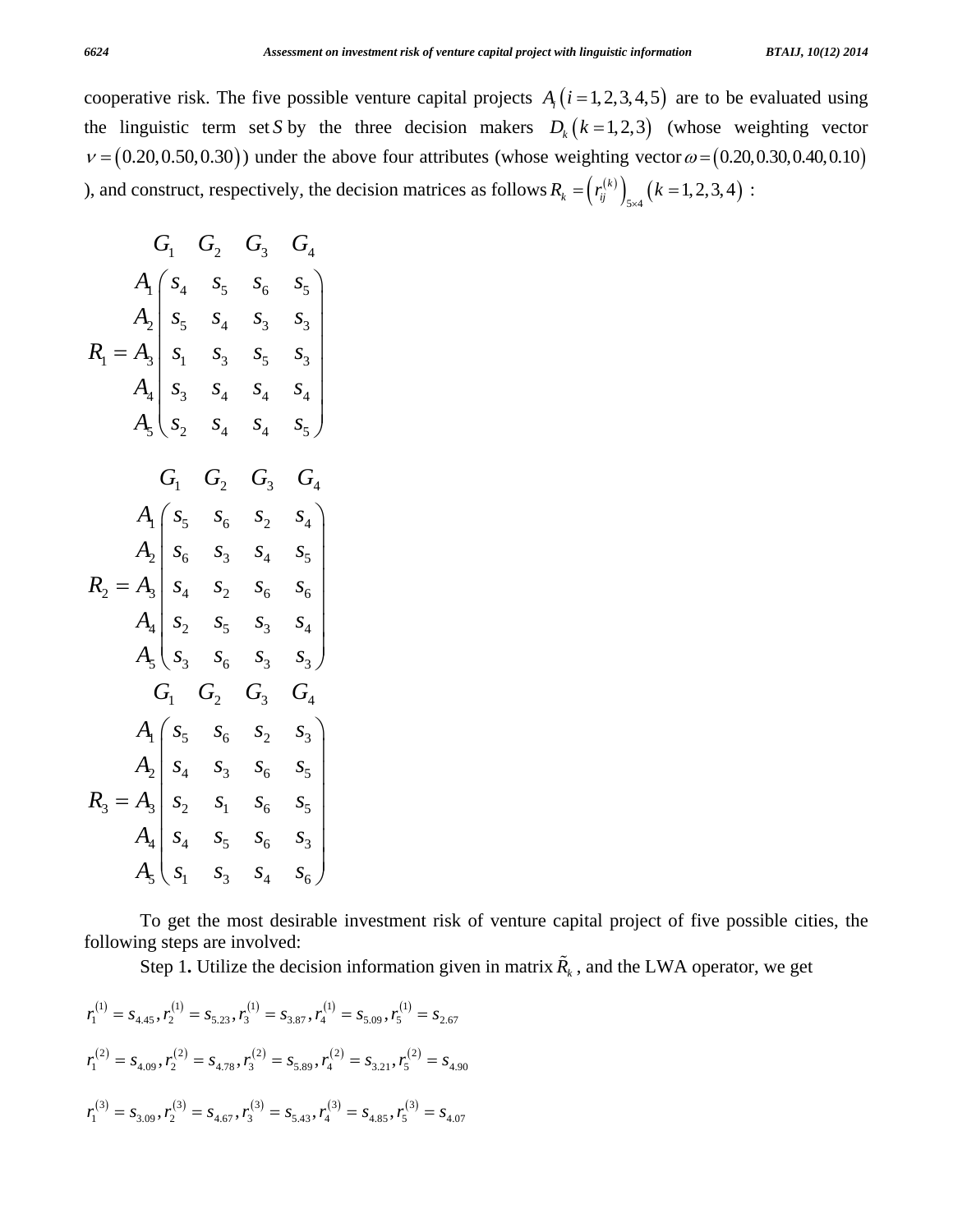Step 2. Utilize the LHA operator to derive the values  $r_i$  ( $i = 1, 2, 3, 4$ ) of the investment risk of venture capital project of the city *A<sub>i</sub>*, where  $v = (0.20, 0.50, 0.30)$  and  $w = (0.30, 0.40, 0.30)$ 

 $r_1 = S_{5,78}, r_2 = S_{6,53}, r_3 = S_{7,94}, r_4 = S_{6,34}, r_5 = S_{5,41}$ 

Step 3. Rank all the investment risk of five possible venture capital projects  $A_i$  ( $i = 1,2,3,4,5$ ) in accordance with the values  $r_i ( i = 1, 2, 3, 4, 5 ) : A_1 \succ A_2 \succ A_3 \succ A_4 \succ A_5$ . Thus the most desirable venture capital project is  $A_3$ .

## **CONCLUSION**

 Venture Capital is an equity investment behavior that the venture corporations invest in hightech project along with companies, and take part in venture business' management and operation to get high profit from the capital. The appraisal of project plays an important part in the process of Venture Capital, and it relatively objectively reflects the value and potential of the venture business, which offers a valuable basis for the final decision. With the development of high-new technology industries and the coming of information economy, venture capital emerges as the times requires and has been rapidly fashionable all over the world. Today, in the fast development of information economy, venture capital plays an important part in accelerating innovation of science and technology, improving productivity, adjusting industry structure, advancing the integrated national power and international contest ability. In venture capital practice activities, evaluating the projects correctly is an essential link to make the venture capital operate successfully. In this paper, we investigate the multiple attribute group decision making (MAGDM) problems for evaluating the investment risk of venture capital project with linguistic information. We utilize the linguistic weighted averaging (LWA) operator and linguistic hybrid aggregation (LHA) operator for evaluating the investment risk of venture capital project with linguistic information. Finally, an illustrative example is given to verify the developed approach and to demonstrate its practicality and effectiveness.

### **Conflict of interests**

The authors declare that there is no conflict of interests regarding the publication of this article.

# **REFERENCES**

- **[1]** Xingrong Yan; "An Approach to Evaluating the Risk of Marketing with Hesitant Fuzzy Information", International Journal of Advancements in Computing Technology, **4(9)**, 122-128 **(2012)**.
- **[2]** Zhijian Lu, Yiwen Shen; "The Study on Venture Capital Project Appraisal using AHP-Fuzzy Comprehensive Evaluation Methods", International Journal of Advancements in Computing Technology, **3(8)**, 50 -56 **(2011)**.
- **[3]** Guiwu Wei; "Some generalized aggregating operators with linguistic information and their application to multiple attribute group decision making", Computers & Industrial Engineering, **61(1)**, 32-38 **(2011)**.
- **[4]** F.Herrera, L.Martinez; "A model based on linguistic 2-tuples for dealing with multigranularity hierarchical linguistic contexts in multiexpert decision-making", IEEE Transactions on Systems, Man and Cybernetics-Part B: Cybernetics, **31(2)**, 227-234 **(2001)**.
- **[5]** F.Herrera, L.Nartinez; "A 2-tuple fuzzy linguistic representation model for computing with words", IEEE Transactions on Fuzzy Systems, **8(6)**, 746-752 **(2000)**.
- **[6]** Guiwu Wei; "Uncertain linguistic hybrid geometric mean operator and its Application to group decision making under uncertain linguistic environment", International Journal of Uncertainty,